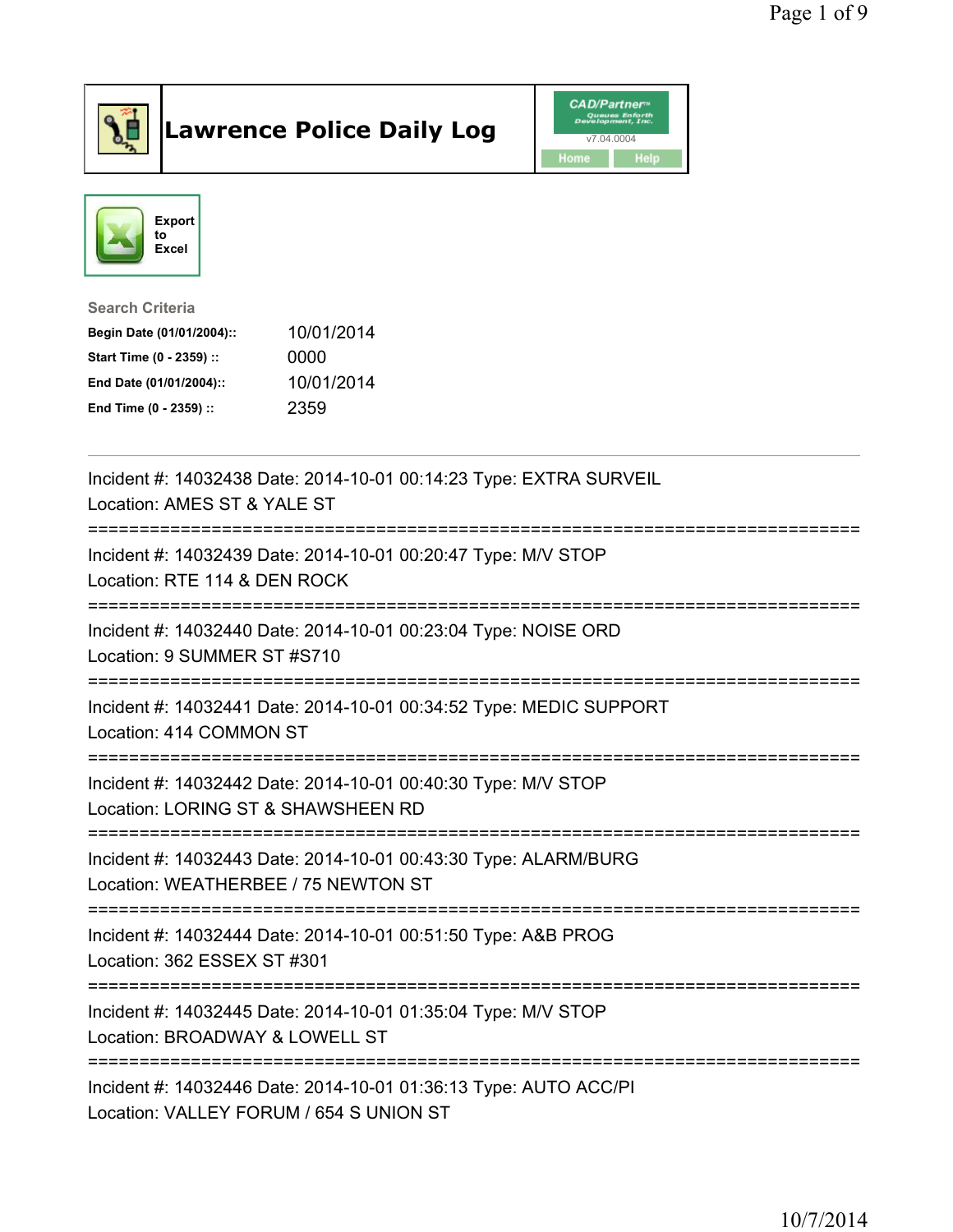| Incident #: 14032447 Date: 2014-10-01 01:44:21 Type: UNWANTEDGUEST<br>Location: TEDESCHI / 208 S BROADWAY                               |
|-----------------------------------------------------------------------------------------------------------------------------------------|
| Incident #: 14032448 Date: 2014-10-01 01:56:44 Type: KEEP PEACE<br>Location: 352 HAVERHILL ST                                           |
| Incident #: 14032449 Date: 2014-10-01 01:58:10 Type: INVESTIGATION<br>Location: 90 LOWELL ST                                            |
| Incident #: 14032450 Date: 2014-10-01 02:08:29 Type: M/V STOP<br>Location: FRANKLIN ST & HAVERHILL ST                                   |
| ;================================<br>Incident #: 14032451 Date: 2014-10-01 02:14:09 Type: M/V STOP<br>Location: BROADWAY & HAVERHILL ST |
| ===========================<br>Incident #: 14032452 Date: 2014-10-01 02:14:43 Type: M/V STOP<br>Location: FRANKLIN ST & HAVERHILL ST    |
| Incident #: 14032453 Date: 2014-10-01 03:35:12 Type: ALARMS<br>Location: DON PEDRO / 118 S UNION ST                                     |
| Incident #: 14032454 Date: 2014-10-01 03:42:23 Type: M/V STOP<br>Location: BROADWAY & MANCHESTER ST                                     |
| Incident #: 14032455 Date: 2014-10-01 03:46:20 Type: M/V STOP<br>Location: FRANKLIN ST & LOWELL ST                                      |
| Incident #: 14032456 Date: 2014-10-01 03:53:58 Type: M/V STOP<br>Location: MERRIMACK ST & PARKER ST                                     |
| Incident #: 14032457 Date: 2014-10-01 03:54:39 Type: M/V STOP<br>Location: CROSS ST & TREMONT ST                                        |
| Incident #: 14032458 Date: 2014-10-01 04:02:10 Type: SPECIAL CHECK<br>Location: TARSHI, MICHAEL LAW OFFICES / 510 ESSEX ST              |
| Incident #: 14032459 Date: 2014-10-01 04:04:32 Type: M/V STOP<br>Location: 153 MAY ST                                                   |
| Incident #: 14032460 Date: 2014-10-01 04:17:15 Type: M/V STOP<br>Lootion: CUECTNILIT CT 0 IACI/CONI CT                                  |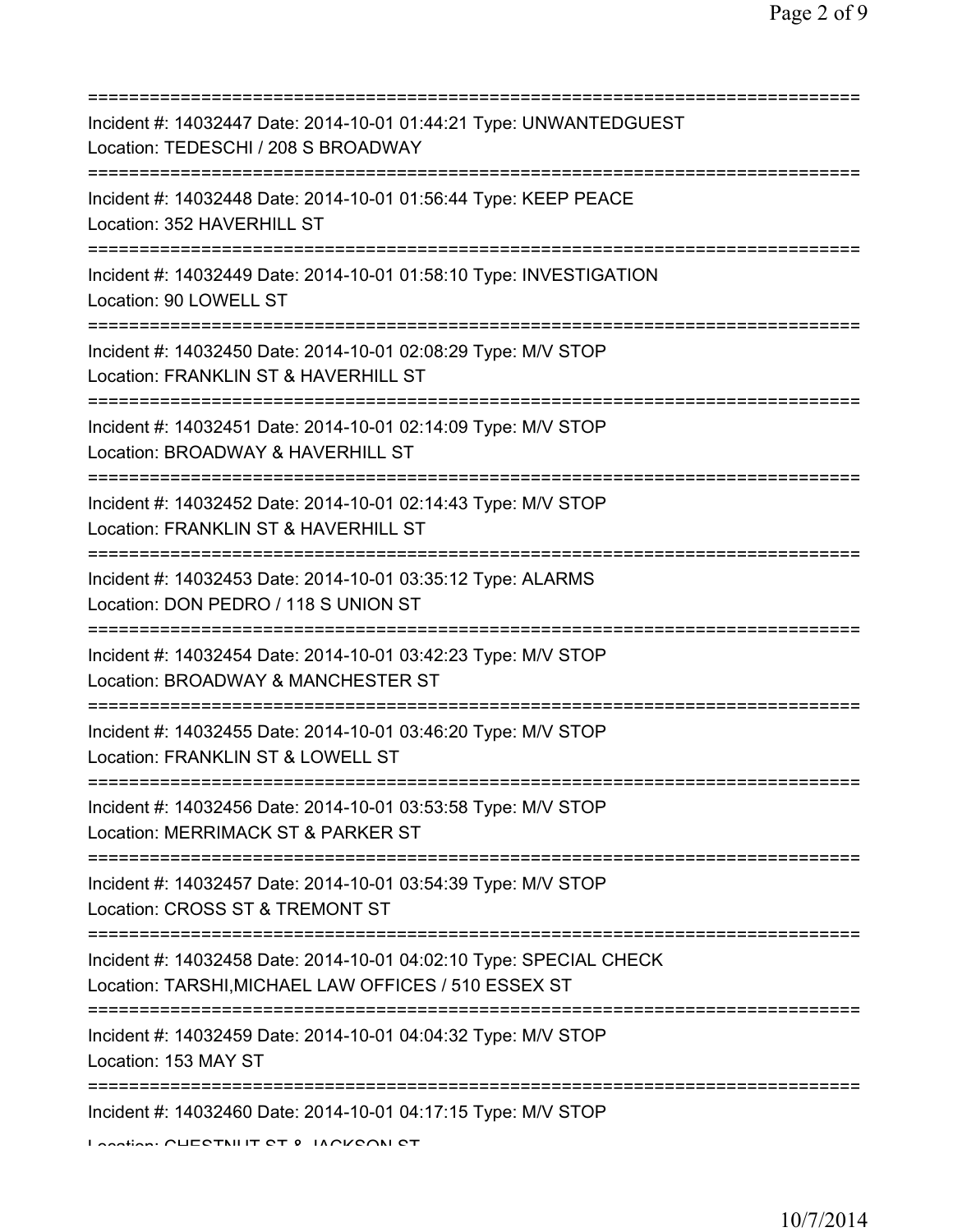| Incident #: 14032461 Date: 2014-10-01 07:10:46 Type: ALARMS<br>Location: LAWRENCE FAM. DEV. CHARTER SCH / 404 HAVERHILL ST              |
|-----------------------------------------------------------------------------------------------------------------------------------------|
| Incident #: 14032462 Date: 2014-10-01 07:30:03 Type: M/V STOP<br>Location: FLORENCE AV & HAVERHILL ST<br>============================== |
| Incident #: 14032463 Date: 2014-10-01 07:31:42 Type: M/V STOP<br>Location: WINTHROP AV & N PARISH RD                                    |
| Incident #: 14032464 Date: 2014-10-01 07:40:07 Type: PARK & WALK<br>Location: 205 BROADWAY                                              |
| Incident #: 14032465 Date: 2014-10-01 07:46:25 Type: SUS PERS/MV<br><b>Location: NEWBURY ST</b>                                         |
| Incident #: 14032466 Date: 2014-10-01 08:07:17 Type: UNWANTEDGUEST<br>Location: MCDONALDS / 50 BROADWAY                                 |
| Incident #: 14032467 Date: 2014-10-01 08:35:51 Type: M/V STOP<br>Location: HAVERHILL ST & WEST ST                                       |
| Incident #: 14032468 Date: 2014-10-01 08:42:49 Type: M/V STOP<br><b>Location: FALLS BRIDGE</b>                                          |
| Incident #: 14032469 Date: 2014-10-01 08:46:21 Type: ALARMS<br>Location: CONCEPCION RESIDENCE / 37 STORROW ST                           |
| Incident #: 14032470 Date: 2014-10-01 09:21:38 Type: M/V STOP<br>Location: APPLETON ST & ESSEX ST                                       |
| Incident #: 14032471 Date: 2014-10-01 09:34:11 Type: 209A/SERVE<br>Location: 32 LAWRENCE ST                                             |
| Incident #: 14032472 Date: 2014-10-01 09:34:45 Type: M/V STOP<br>Location: 310 BROADWAY                                                 |
| Incident #: 14032473 Date: 2014-10-01 09:36:52 Type: ALARM/BURG<br>Location: 80 SUNRAY ST                                               |
| Incident #: 14032474 Date: 2014-10-01 09:42:12 Type: M/V STOP                                                                           |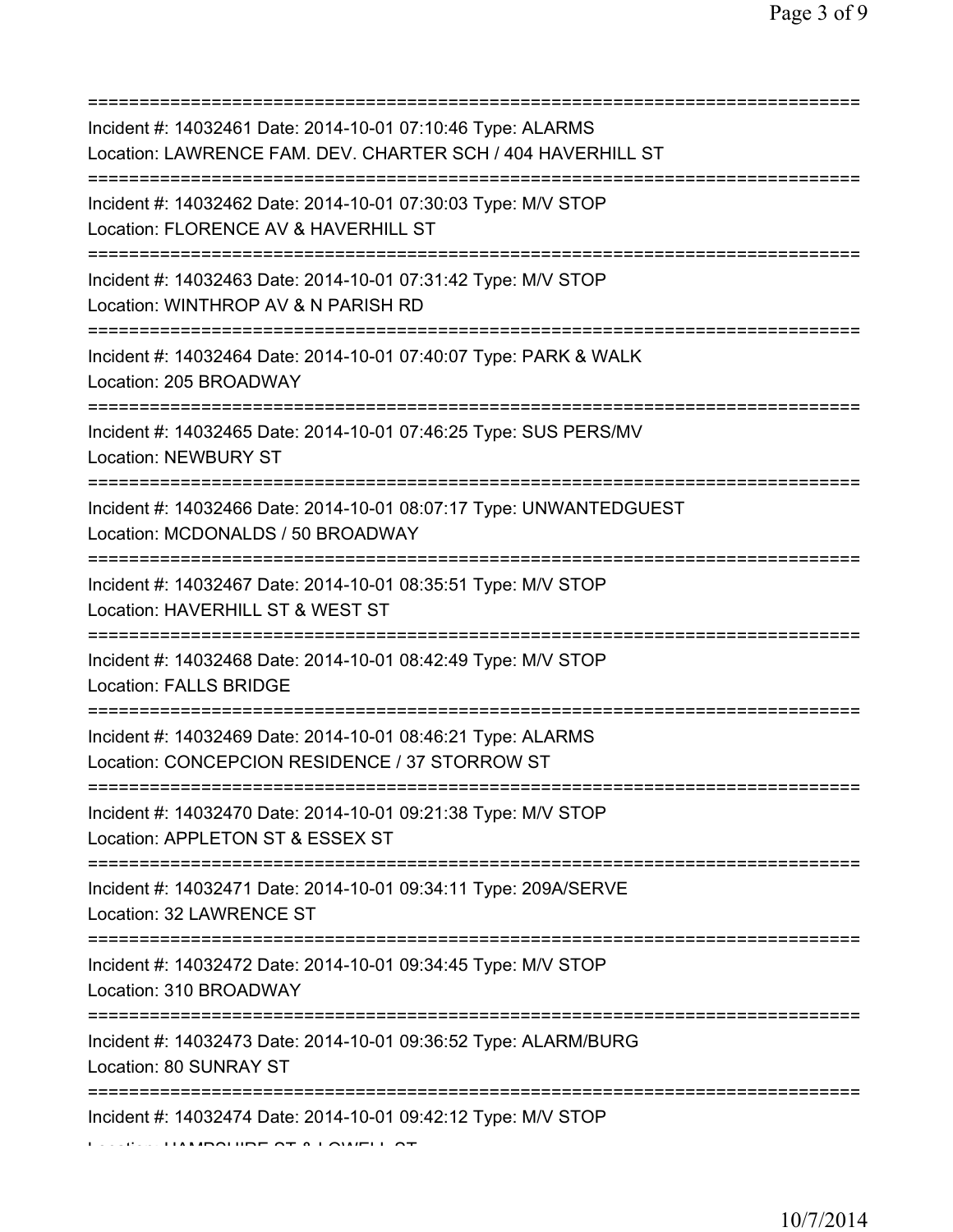| Incident #: 14032475 Date: 2014-10-01 09:45:18 Type: M/V STOP<br>Location: BRADFORD ST & BROADWAY<br>================================    |
|------------------------------------------------------------------------------------------------------------------------------------------|
| Incident #: 14032476 Date: 2014-10-01 09:53:14 Type: M/V STOP<br>Location: BROADWAY & LOWELL ST                                          |
| Incident #: 14032477 Date: 2014-10-01 09:57:48 Type: UNWANTEDGUEST<br>Location: HEAVENLY DONUTS / 262 ESSEX ST                           |
| Incident #: 14032478 Date: 2014-10-01 10:02:12 Type: INVESTIGATION<br>Location: 147 BERNARD AV<br>====================================== |
| Incident #: 14032479 Date: 2014-10-01 10:03:36 Type: SUS PERS/MV<br>Location: ACTON ST & BROADWAY                                        |
| Incident #: 14032480 Date: 2014-10-01 10:05:43 Type: M/V STOP<br>Location: MANCHESTER ST & WEST ST                                       |
| Incident #: 14032481 Date: 2014-10-01 10:11:01 Type: INVEST CONT<br>Location: GUILMETTE SCHOOL / 80 BODWELL ST                           |
| Incident #: 14032482 Date: 2014-10-01 10:13:37 Type: TOW OF M/V<br>Location: 317 LOWELL ST                                               |
| Incident #: 14032483 Date: 2014-10-01 10:24:31 Type: M/V STOP<br>Location: MANCHESTER ST & WASHINGTON ST                                 |
| Incident #: 14032484 Date: 2014-10-01 10:42:34 Type: DRUG OVERDOSE<br>Location: 362 ESSEX ST #309                                        |
| Incident #: 14032485 Date: 2014-10-01 10:47:07 Type: DISTURBANCE<br>Location: 354 MERRIMACK ST<br>=====================================  |
| Incident #: 14032486 Date: 2014-10-01 10:52:53 Type: CONFIS PROP<br>Location: 158 ARLINGTON ST                                           |
| Incident #: 14032487 Date: 2014-10-01 10:58:12 Type: E911 HANGUP<br>Location: PHOENIX ACADEMY / 15 UNION ST                              |
| Incident #: 14032488 Date: 2014-10-01 11:23:43 Type: SUS PERS/MV                                                                         |

Location: 33 CEDAR ST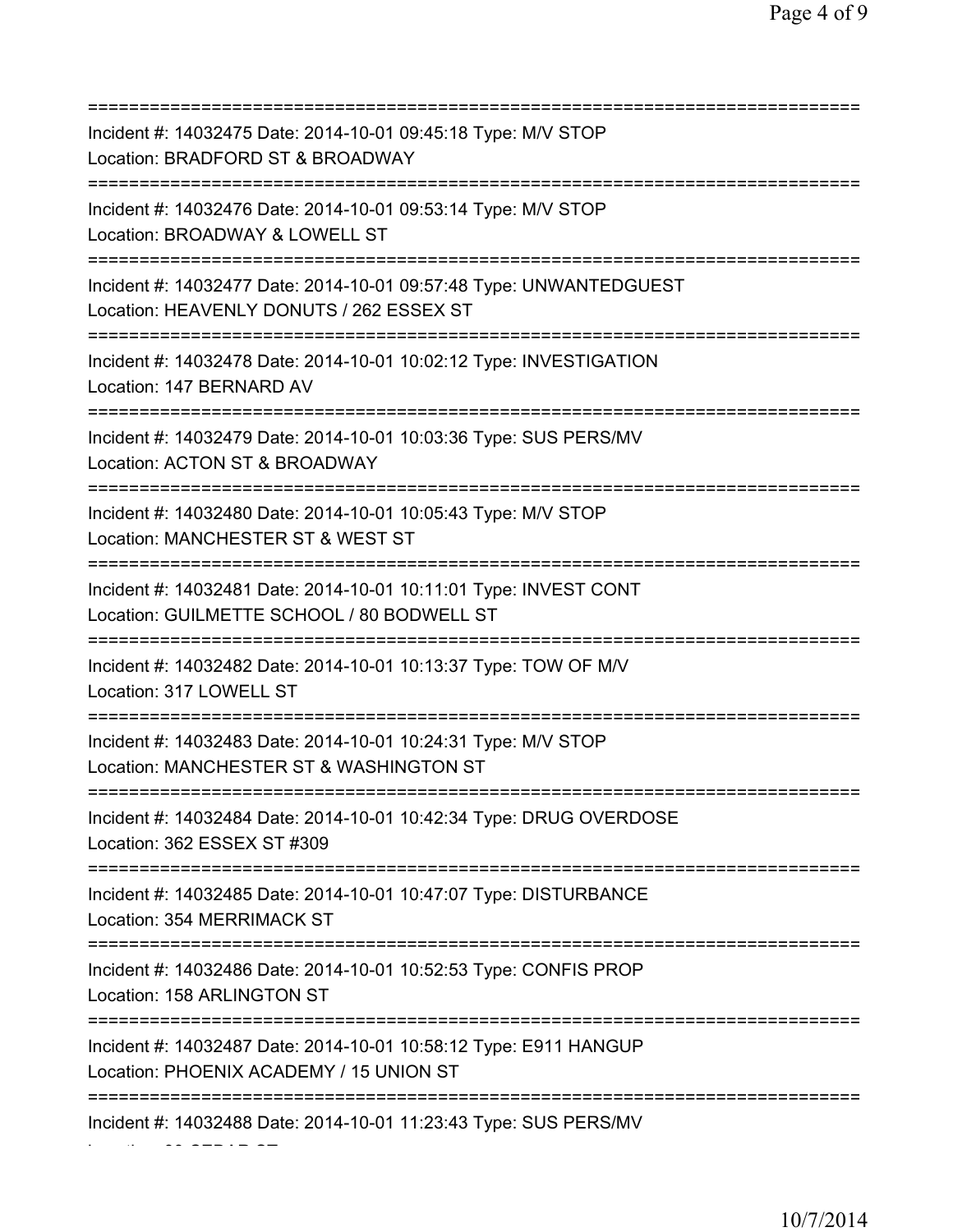| Incident #: 14032489 Date: 2014-10-01 11:37:53 Type: M/V STOP<br>Location: 200 COMMON ST                                         |
|----------------------------------------------------------------------------------------------------------------------------------|
| Incident #: 14032490 Date: 2014-10-01 11:38:28 Type: M/V STOP<br>Location: FALLS BRIDGE / null                                   |
| Incident #: 14032491 Date: 2014-10-01 11:54:59 Type: M/V STOP<br>Location: COMMON ST & NEWBURY ST<br>=========================== |
| Incident #: 14032492 Date: 2014-10-01 12:04:11 Type: 209A/VIOLATION<br>Location: 284 BROADWAY                                    |
| Incident #: 14032493 Date: 2014-10-01 12:08:59 Type: 209A/SERVE<br>Location: 383 HAVERHILL ST<br>==============================  |
| Incident #: 14032494 Date: 2014-10-01 12:15:34 Type: HIT & RUN M/V<br>Location: 193 S BROADWAY                                   |
| Incident #: 14032495 Date: 2014-10-01 12:36:23 Type: M/V STOP<br>Location: FRANKLIN ST & LOWELL ST                               |
| Incident #: 14032496 Date: 2014-10-01 12:37:20 Type: DISABLED MV<br>Location: CANAL ST & MARSTON ST<br>===============           |
| Incident #: 14032497 Date: 2014-10-01 12:45:34 Type: M/V STOP<br>Location: 161 S UNION ST                                        |
| Incident #: 14032498 Date: 2014-10-01 12:52:26 Type: M/V STOP<br>Location: METHUEN ST & MILL ST                                  |
| Incident #: 14032499 Date: 2014-10-01 13:02:58 Type: MEDIC SUPPORT<br>Location: 4 GREENWOOD ST                                   |
| Incident #: 14032500 Date: 2014-10-01 13:25:06 Type: DRUG VIO<br>Location: S UNION ST & WINTHROP AV                              |
| Incident #: 14032501 Date: 2014-10-01 14:19:43 Type: ALARM/BURG<br>Location: SPANISH FREE METHODIST CHURCH / 774 ESSEX ST        |
| Incident #: 14032502 Date: 2014-10-01 14:36:21 Type: M/V STOP                                                                    |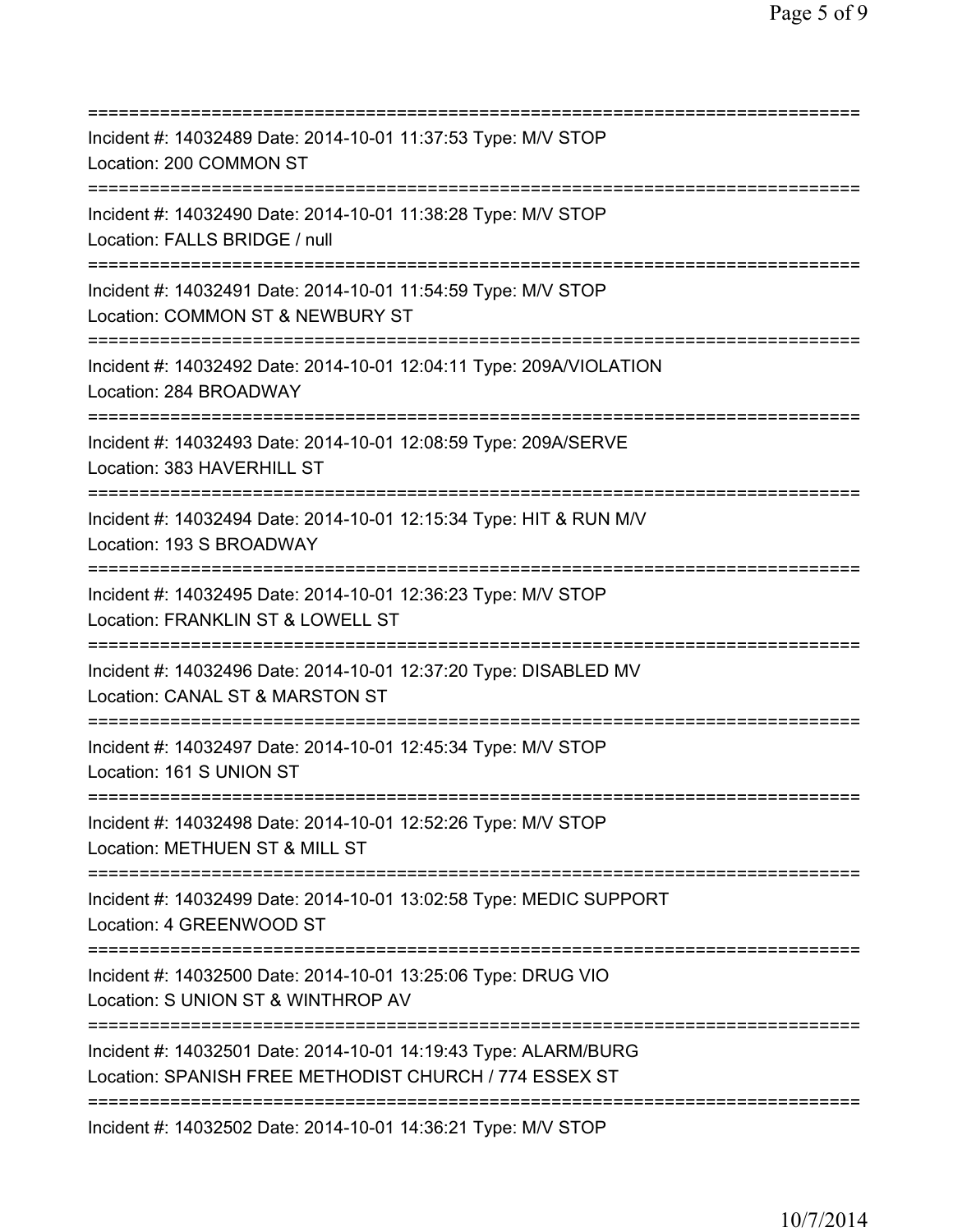=========================================================================== Incident #: 14032503 Date: 2014-10-01 14:43:21 Type: SPECIAL CHECK Location: AMES ST & YALE ST =========================================================================== Incident #: 14032505 Date: 2014-10-01 15:33:29 Type: HIT & RUN M/V Location: 11 SUMMER ST =========================================================================== Incident #: 14032504 Date: 2014-10-01 15:39:25 Type: M/V STOP Location: ESSEX ST & NEWBURY ST =========================================================================== Incident #: 14032506 Date: 2014-10-01 15:44:33 Type: AMBULANCE ASSSI Location: SUN BRIDGE NURSING HOME / 555 S UNION ST =========================================================================== Incident #: 14032507 Date: 2014-10-01 15:46:44 Type: SUS PERS/MV Location: LEEDS TER & LOUISBERG ST =========================================================================== Incident #: 14032508 Date: 2014-10-01 15:55:11 Type: MEDIC SUPPORT Location: MCDONALDS / 50 BROADWAY =========================================================================== Incident #: 14032509 Date: 2014-10-01 15:57:18 Type: SUS PERS/MV Location: CORBETT RD & MT VERNON ST =========================================================================== Incident #: 14032510 Date: 2014-10-01 16:05:40 Type: M/V STOP Location: ABBOTT ST & PARKER ST =========================================================================== Incident #: 14032511 Date: 2014-10-01 16:10:33 Type: MISSING PERS Location: 17 WILLOW ST =========================================================================== Incident #: 14032512 Date: 2014-10-01 16:27:40 Type: HIT & RUN M/V Location: 9 SWAN ST =========================================================================== Incident #: 14032513 Date: 2014-10-01 17:20:28 Type: INVEST CONT Location: 233 WINTHROP AV =========================================================================== Incident #: 14032514 Date: 2014-10-01 17:26:03 Type: M/V STOP Location: BROADWAY & LOWELL ST =========================================================================== Incident #: 14032515 Date: 2014-10-01 18:05:43 Type: UNATENEDCHILD Location: 44 BLANCHARD ST =========================================================================== Incident #: 14032516 Date: 2014-10-01 18:06:40 Type: SHOTS FIRED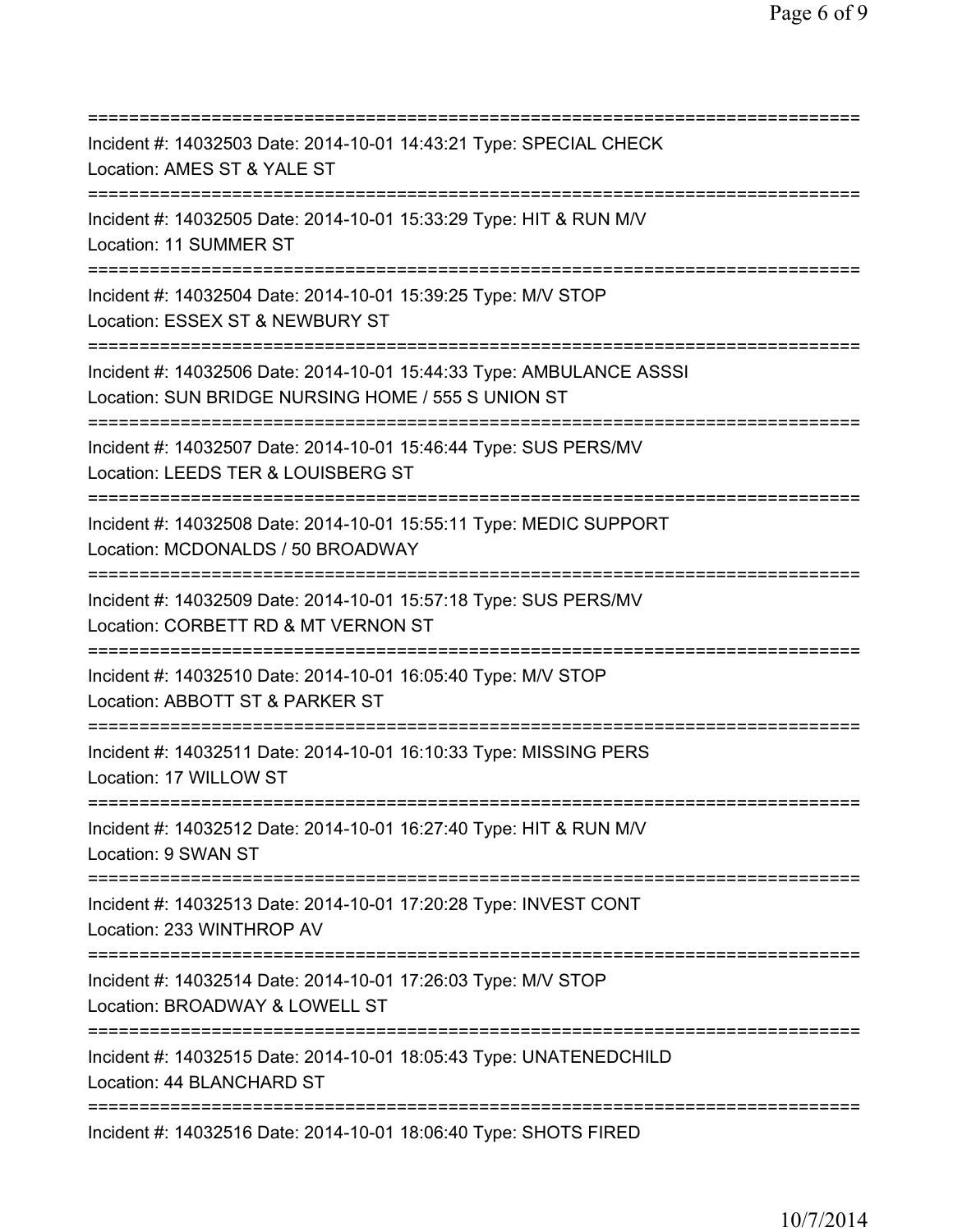| Location: 119 CHESTER ST                                                                                                               |
|----------------------------------------------------------------------------------------------------------------------------------------|
| Incident #: 14032517 Date: 2014-10-01 18:16:42 Type: UNKNOWN PROB<br>Location: 25 BAILEY ST<br>=================                       |
| Incident #: 14032519 Date: 2014-10-01 18:20:04 Type: DOMESTIC/PROG<br>Location: 74 HANCOCK ST                                          |
| Incident #: 14032518 Date: 2014-10-01 18:20:11 Type: M/V STOP<br>Location: E HAVERHILL ST & HAVERHILL ST                               |
| Incident #: 14032520 Date: 2014-10-01 18:20:19 Type: AMBULANCE ASSSI<br>Location: 54 NEWBURY ST<br>.--------------------------------   |
| Incident #: 14032521 Date: 2014-10-01 18:25:03 Type: HIT & RUN M/V<br>Location: COMMONWEALTH DR                                        |
| Incident #: 14032522 Date: 2014-10-01 18:26:13 Type: ALARM/BURG<br>Location: 11 DIAMOND ST                                             |
| ================================<br>Incident #: 14032523 Date: 2014-10-01 18:26:21 Type: MEDIC SUPPORT<br>Location: 61 ARLINGTON ST #5 |
| Incident #: 14032524 Date: 2014-10-01 18:54:35 Type: M/V STOP<br>Location: 402 BROADWAY                                                |
| Incident #: 14032525 Date: 2014-10-01 18:59:38 Type: M/V STOP<br>Location: ALLSTON ST & HIGH ST                                        |
| Incident #: 14032526 Date: 2014-10-01 19:00:35 Type: M/V STOP<br>Location: MERRIMACK ST & S UNION ST                                   |
| Incident #: 14032527 Date: 2014-10-01 19:02:13 Type: B&E/PROG<br>Location: 80 SUNRAY ST                                                |
| Incident #: 14032528 Date: 2014-10-01 19:13:01 Type: M/V STOP<br>Location: 129 MARGIN ST                                               |
| Incident #: 14032529 Date: 2014-10-01 19:58:16 Type: NOTIFICATION<br>Location: 34 PARK ST FL 2                                         |
| $1$ naident # $\cdot$ 4 1000E90 Dete $\cdot$ 904 140 04 90 $\cdot$ 04 $\cdot$ 40 T $\cdot$ me $\cdot$ TOMI OE MAI                      |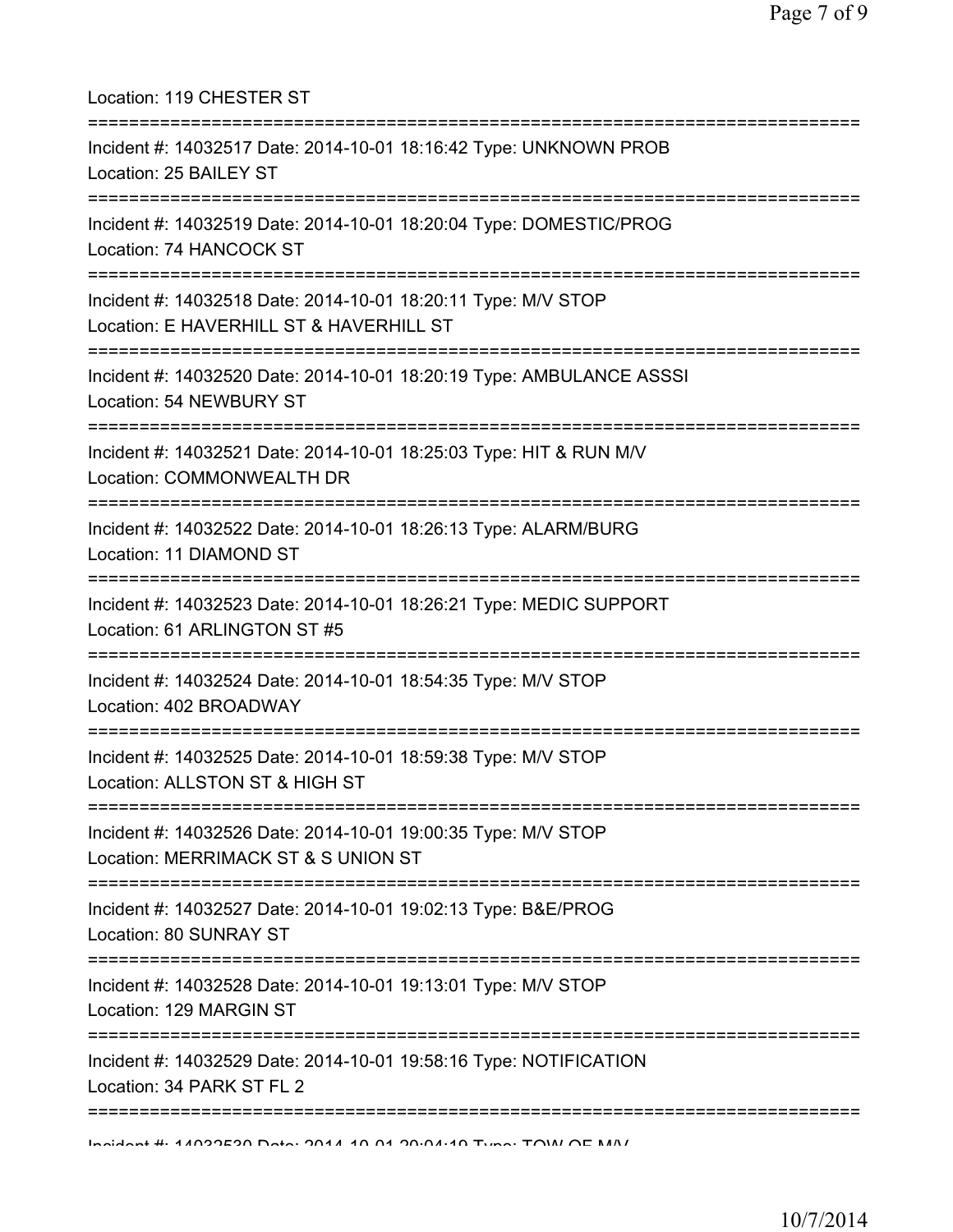Location: PLEASANT TER

| Incident #: 14032531 Date: 2014-10-01 20:05:21 Type: ROBBERY UNARM<br>Location: ESSEX ST & UNION ST<br>;========================    |
|-------------------------------------------------------------------------------------------------------------------------------------|
| Incident #: 14032532 Date: 2014-10-01 20:29:14 Type: HIT & RUN M/V<br>Location: 188 PROSPECT ST<br>--------------------             |
| Incident #: 14032533 Date: 2014-10-01 20:34:19 Type: M/V STOP<br>Location: 4 WOODLAND ST                                            |
| Incident #: 14032534 Date: 2014-10-01 21:00:46 Type: NOISE ORD<br>Location: 155 WEST ST<br>===============================          |
| Incident #: 14032535 Date: 2014-10-01 21:12:49 Type: M/V STOP<br>Location: PARKER ST & SPRINGFIELD ST<br>:=======================   |
| Incident #: 14032536 Date: 2014-10-01 21:20:42 Type: GENERAL SERV<br>Location: 330 LOWELL ST                                        |
| Incident #: 14032537 Date: 2014-10-01 21:25:27 Type: M/V STOP<br>Location: S UNION ST & SPRINGFIELD ST                              |
| Incident #: 14032538 Date: 2014-10-01 21:55:44 Type: MEDIC SUPPORT<br>Location: BURGER KING / 187 BROADWAY                          |
| Incident #: 14032539 Date: 2014-10-01 22:04:25 Type: M/V STOP<br>Location: EXETER ST & WINTHROP AV                                  |
| Incident #: 14032540 Date: 2014-10-01 22:11:56 Type: M/V STOP<br>Location: CROSBY ST & S BROADWAY<br>:============================= |
| Incident #: 14032541 Date: 2014-10-01 22:14:59 Type: M/V STOP<br>Location: MERRIMACK ST & S BROADWAY                                |
| Incident #: 14032542 Date: 2014-10-01 22:30:55 Type: M/V STOP<br>Location: 364 MERRIMACK ST                                         |
| Incident #: 14032543 Date: 2014-10-01 22:48:24 Type: TOW OF M/V<br>Location: 700 ESSEX ST                                           |
|                                                                                                                                     |